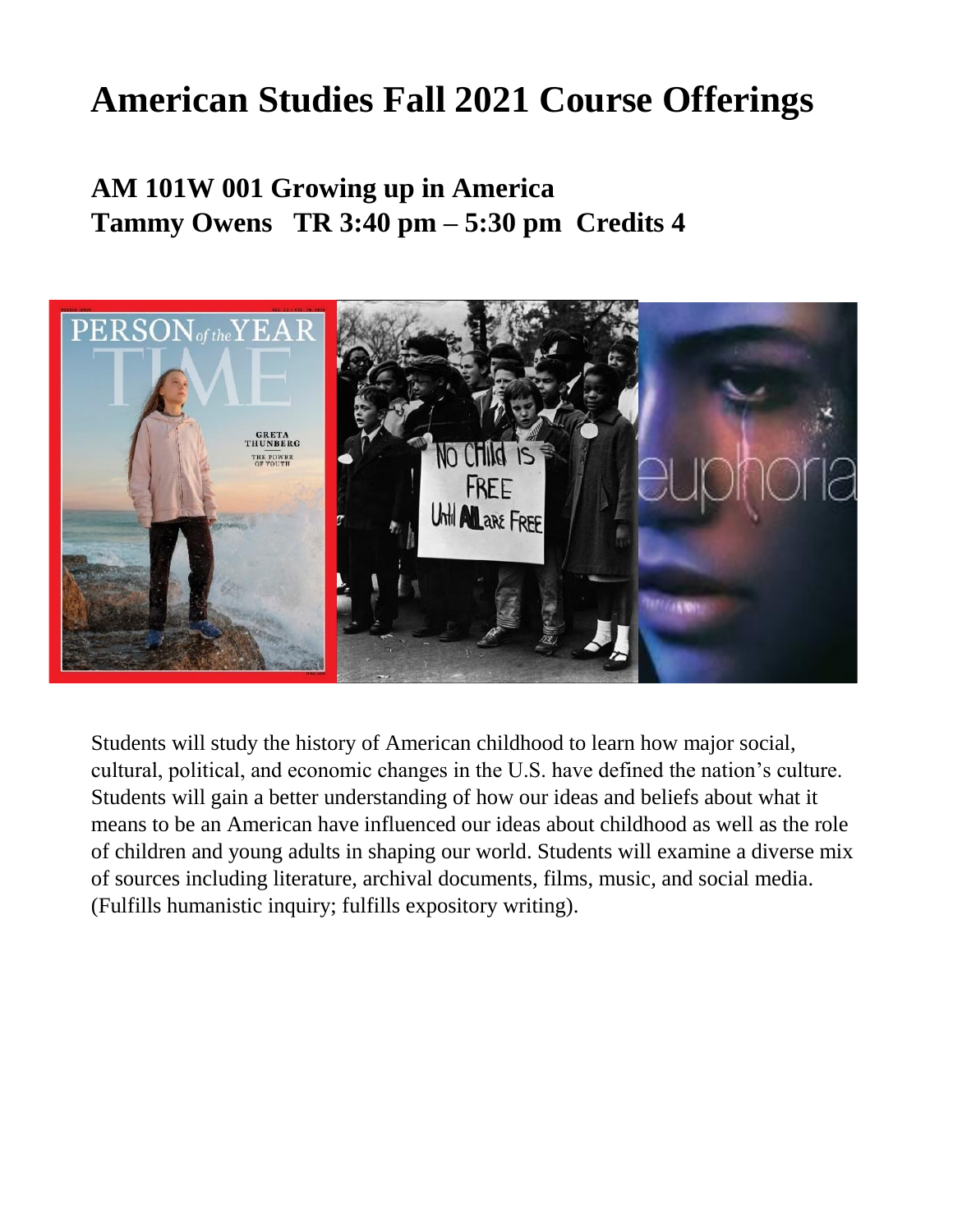### **AM 101W 002 Rise and Fall of the New Deal Aaron Pedinotti MW 12:20 pm – 2:10 pm Credits 4**



This course introduces students to the disciplinary parameters and methodologies of American Studies via a semester-long engagement with a major topic in twentiethcentury American History that has recently begun to loom large in contemporary public discourses: the set of Depression Era Federal Government programs and reforms known as the New Deal. Throughout the course, the New Deal will serve as a practice object for applying the concepts, models, and empirical methods of American Studies to the understanding of historical topics. Students will learn about basic approaches within the field, apply them to the analysis of the New Deal, and in so doing, acquire skills that can be used in the analysis of other historical eras as well as contemporary culture. In addition to learning about the history, governing philosophies, and economic ideas that informed the New Deal programs, students will learn about the complex ways that the New Deal has functioned as a marker of historical memory and a contentious political signifier in the decades since its occurrence.

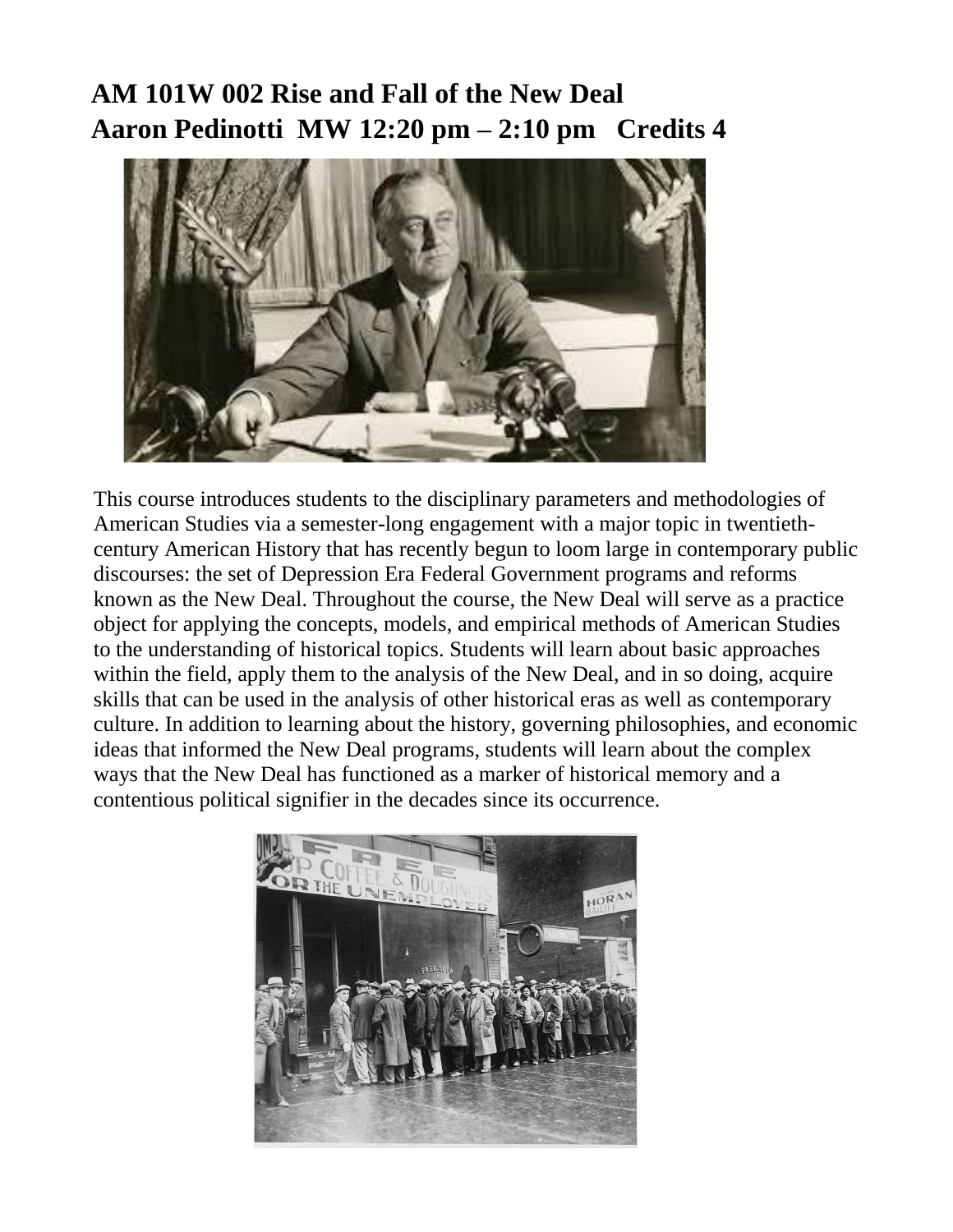### **AM 237 - Americans in Outer Space Gregory Pftizer TR 9:10am-11am Credits 4**



An examination of the cultural, political and economic contours of the debate about the exploration of deep space, with special attention to NASA's "Artemis" proposal to return astronauts to the moon by 2024. The course will focus on the power and justice dynamics associated with efforts to find answers to lingering and unresolved questions associated with the original lunar landings, including Who has access to space? What groups have the authority to control the use of space? Who should be responsible for funding exploration? And how do the lenses of identity, ethnicity, gender, nationality, socio-economic class and race inform these decisions?

Note(s): (Fulfills bridge experience; fulfills social sciences requirement.)

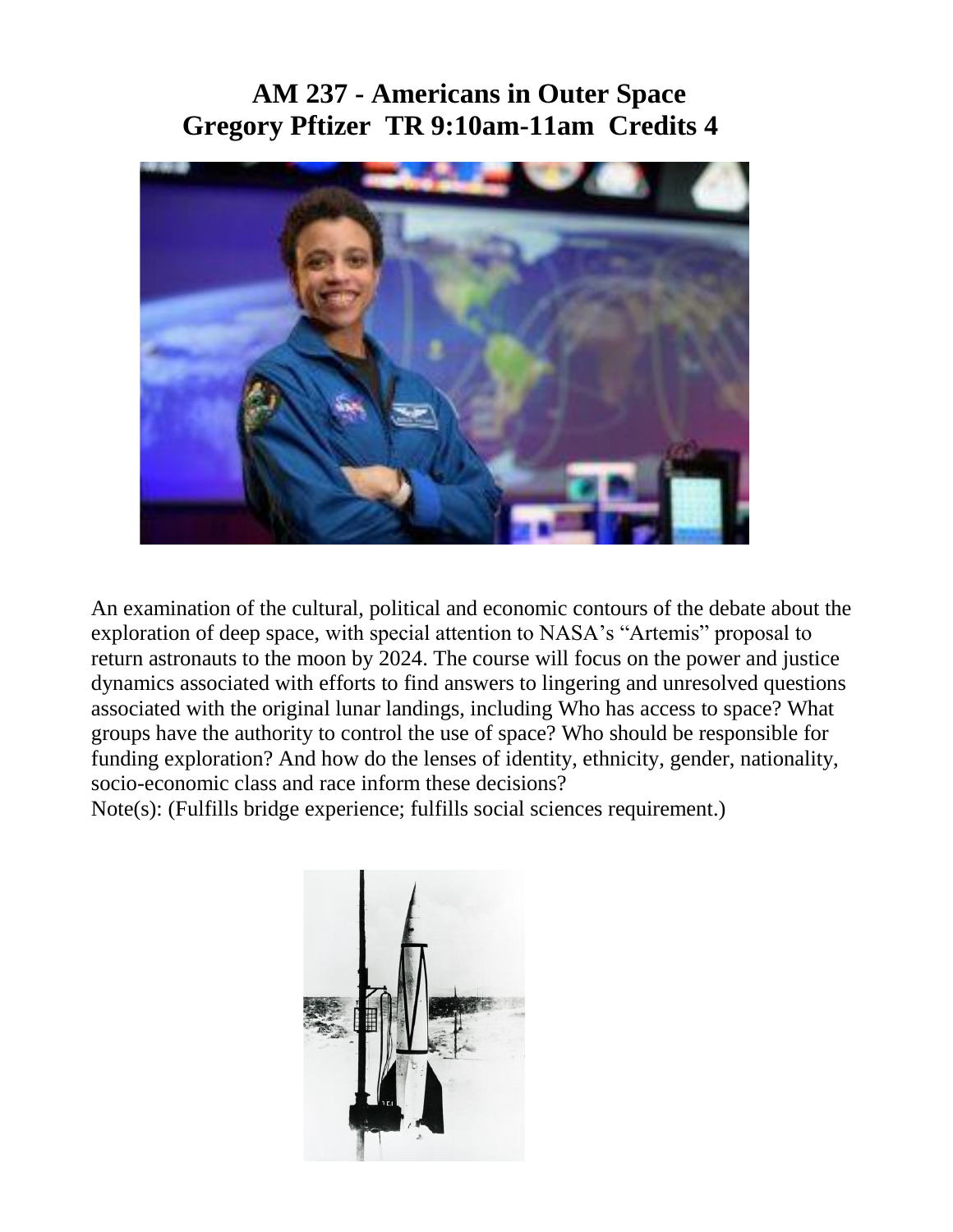

#### **AM 264 African-American Experience Tammy Owens TR 2:10-3:30 Credits: 3**

An investigation of the role African Americans have played in the history of the nation, including African-American contributions to, and exclusions from, various aspects of a "democratic" American society. Students will examine the critical issues and periods relevant to the African-American struggle toward freedom and equality. Topics include slavery, emancipation, and Reconstruction; the woman's era; the age of Jim Crow and the new Negro; the civil rights movement; and the post-reform period. Primary and secondary sources include narratives, documents, photographs, and films.**Note(s):** (Designated a Cultural Diversity course; fulfills social sciences requirement.)

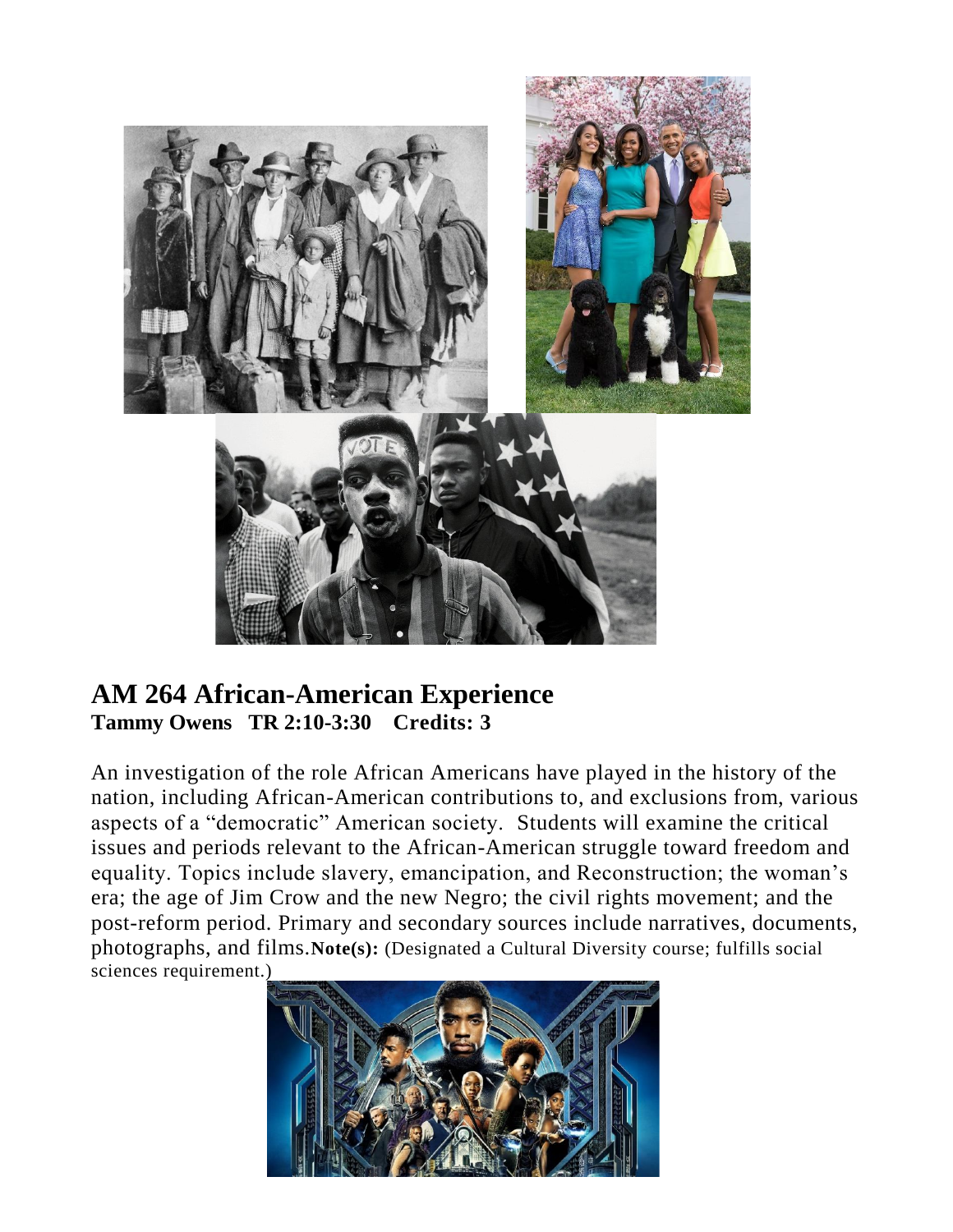

## **AM 351C 001 American Horror Fiction in Multiple Media Aaron Pedinotti T 6:10-8:55 credits 3**

This course explores the subgenres and modalities of American horror fiction in multiple media, including print, film, television, videogames, graphic novels and virtual reality. Its goals are four in number: 1) to introduce students to the formal characteristics of various horror subgenres, including American Gothic, ghost stories, pulp horror, weird fiction, sci-fi horror, body horror, post-apocalyptic horror, slasher films, splatterpunk, and the horror of the anthropocene; 2) to investigate the ways in which the texts of horror are refracted and inflected by the specific mediums in which they are presented; 3) to explore theoretical takes on how the classic aesthetic motifs of horror fiction including the terror/ horror schism, Gothic sublimity, and cosmic pessimism—are refracted through specifically American texts and contexts; and 4) to relate the genres and texts that are studied in the course to major issues in American history and society, including racial and gendered oppression, economic exploitation, settler colonialism, genocide, imperialism, militarism and other forms of social violence. Specific authors studied in the course will include Nathaniel Hawthorne, Edgar Allen Poe, H.P. Lovecraft, Clark Ashton Smith, Shirley Jackson, Richard Matheson, Stephen King, Kathe Koje, Octavia Butler, Scott Snyder and Jeff VanderMeer. (Some of the works by latter authors will be full novels, but several will be short stories.) Films and television screenings will include Rod Sterling's *The Twilight* Zone, Alfred Hitchcock's *Psycho*, Stanley Kubrick's *The Shining,* David Cronenberg's *Rabid*, Matt Reeves' *Let Me In*, David Mitchell's *It Follows,* Jordan Peele's *Get Out*, Alex Garland's *Annihilation*, Season 2 of SYFY's *Channel Zero*, and Jen and Sylvia Soska's remake of David Cronenberg's *Rabid.* Some experiential engagement with horror-themed videogames and VR experiences will also be a part of the curriculum. Some accommodations will be made for anxiety responses, but students are advised that this course is not for the squeamish or faint of heart…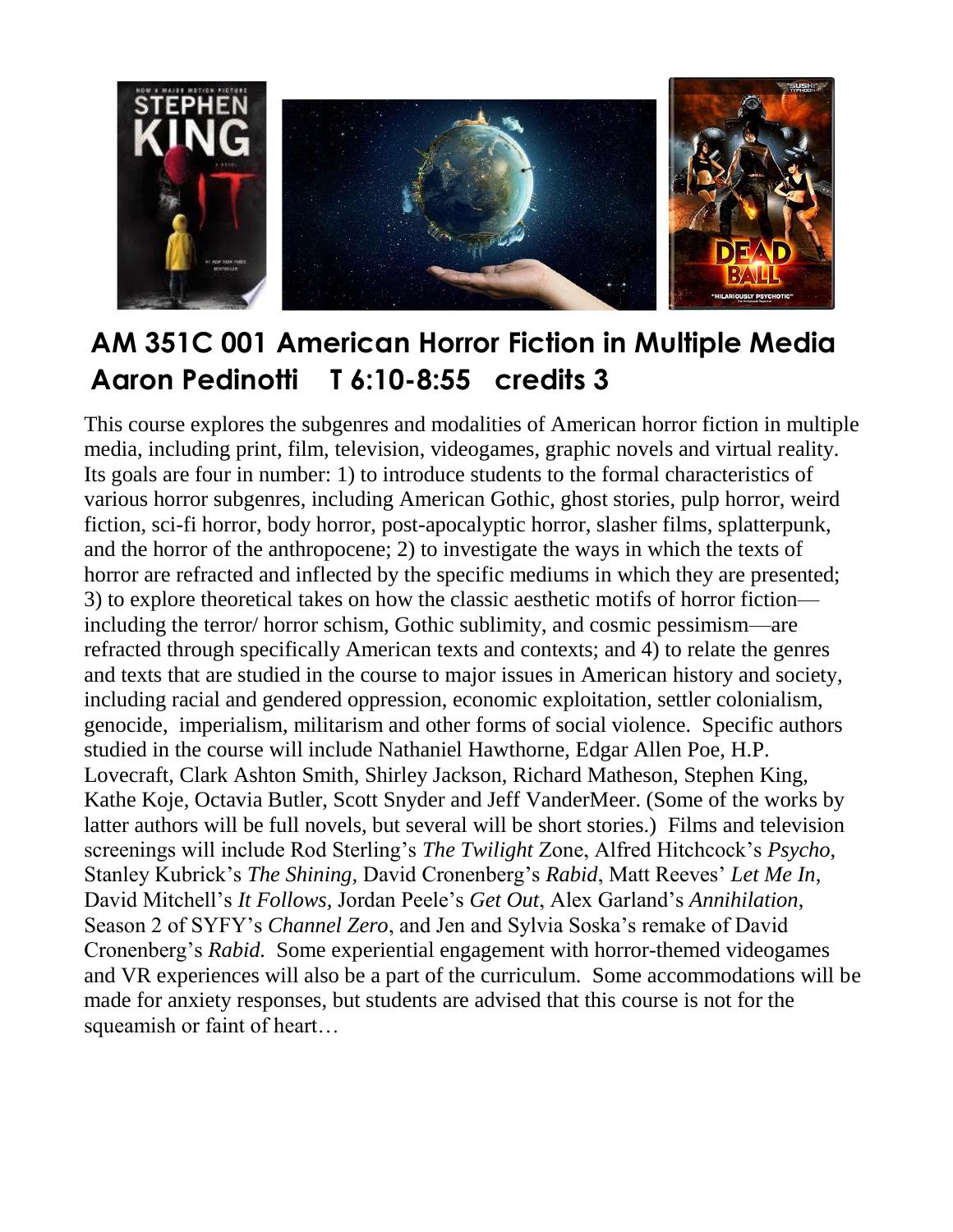### **AM 351D 001 Black Girlhood Studies Tammy Owens M 6:00-8:50 pm Credits 4**



Black Girlhood Studies explores representations and narratives of black girlhood in American culture from the nineteenth century to the contemporary moment. Students will analyze black girlhood and the stories of black girls through a diverse collection of sources including young adult literature, personal narratives, social media, dance, music, archives, and recent scholarship in Black Girlhood Studies. Students will examine topics such as the racialization of girlhood in America, the criminalization of black girls, sexual literacy, youth activism, and Afrofuturism.